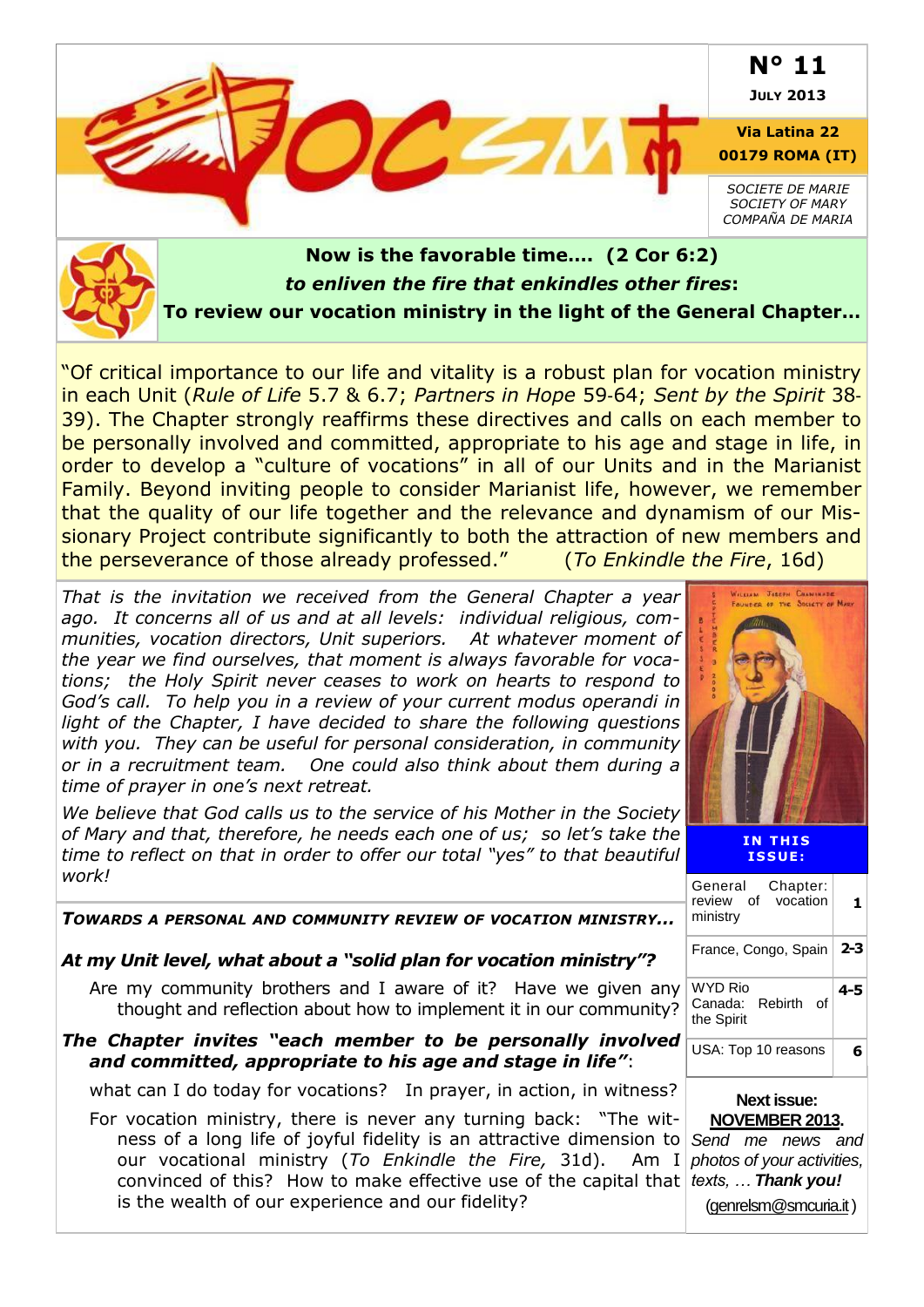

*Do I have the feeling of living at the heart of a "culture of vocations"?*

**What is the "quality of our community life":** welcoming, optimistic, joyful, fraternal, and spiritually fervent? Or are certain elements obstacles to a welcoming culture: so, how can we move forward? (cf. *RL* 38.)

In our community, do we speak of vocations? Do we share with one another on this topic, on a way to work at it and to get closer to the young?

Perhaps I tell myself: "There is no hope, it's all over!" But what does the Holy Spirit think about it? Is he as pessimistic as I am? Are not my life and that of my community called to fruitfulness, "despite [their] great age" (cf. Heb 11:11)? But how?

### *At the heart of my Unit, of my community or for myself, what can be said about "the relevance and dynamism of our Missionary Project":*

Does this project have clear and communicable priorities?

Does it "benefit by our community action" (*RL* 73), bringing us together into "a unified apostolic group which supports, guides, and evaluates the work of each member" (*RL* 68)?

Does it facilitate our contact with youth and their contact with us?

What must be followed up on and how can we improve on what is possible?

#### *How is the Marianist Family involved in our interest in vocations, both locally and at the level of each Unit?*

- Do we ever share about that? Do we have some common initiatives? Are we developing a "common culture of vocations"?
- What are my links and our links with the members of the other branches: openness and closeness, brotherliness, spiritual communion, sharing common projects?

#### *And my own vocation:*

What of my communion of mind and heart with Christ, with Mary, with Father Chaminade? And with my Unit and with the Society of Mary?

What am I doing in order to give my own vocation a new boost of fervor and of joy?

Thank you for the time that you take to think about all this, personally or together and for all that each one of you has already done and will do for vocations.

> Fr. André Fétis, SM Assistant General for Religious Life



### **A NEW BULLETIN FOR VOCATIONS IN FRANCE**



L'utilisation du DVD sur la vie de Frère Enseignant. Vous vous en venez ? L'avez-vous utilisé ? Si vous ne le retrouvez plus, allez vite sur : http://www.freres-enseignants.org/UFE/page\_ufe.html



The two vocation directors of the French Province, Brothers Charles-Henri Moulin and Gilles de Almeida, have published two issues of their new bulletin on "what's being done about vocations in the Province." We wish long life to that bulletin and may it encourage all the brothers to be active in service of the transmission of God's call.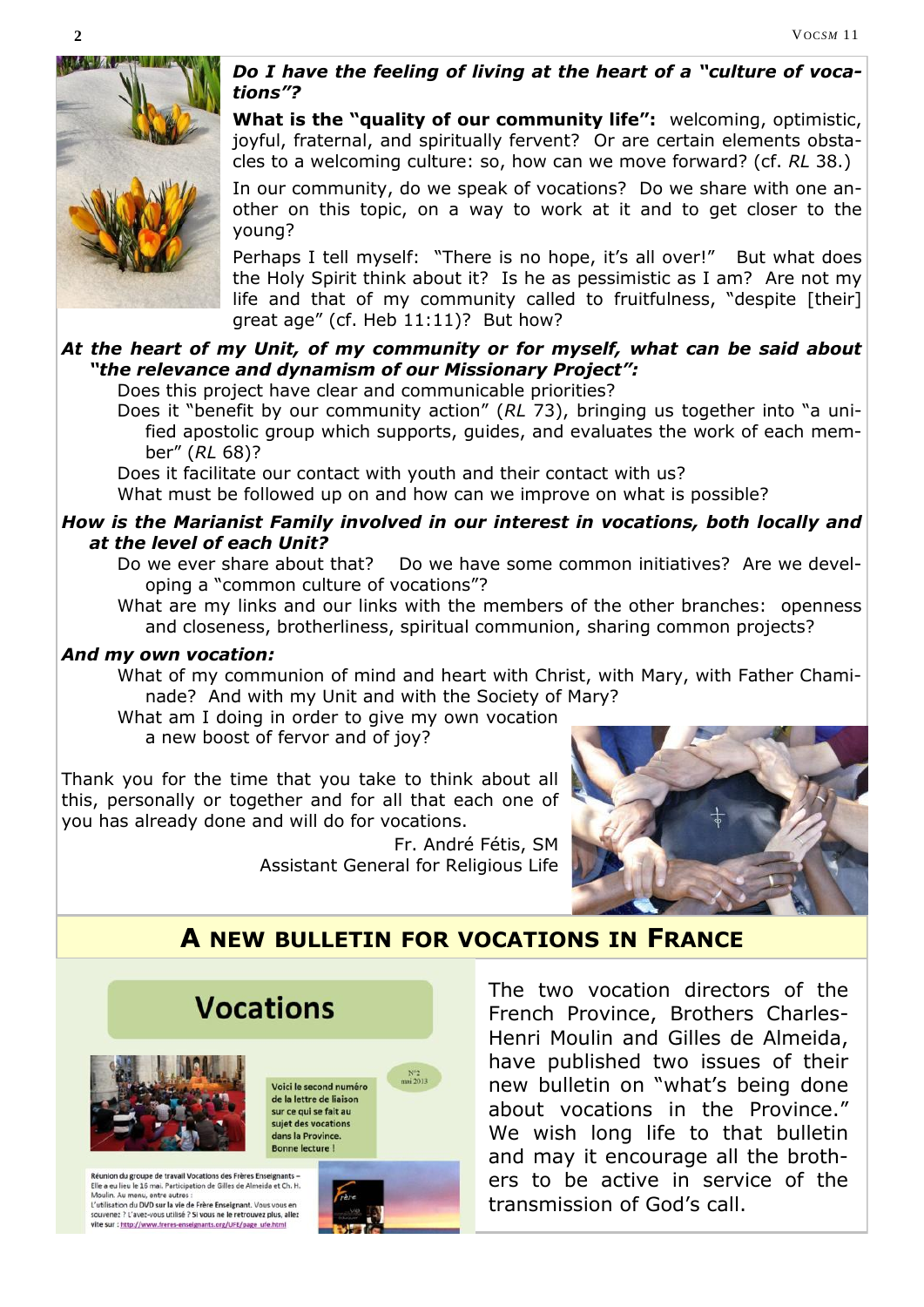### **THE VOCATION TEAM OF THE CONGO SECTOR**

The visits of the General Administration are an occasion for a meeting of the vocation teams. This was the case recently in the Congo and Ivory Coast: we were able to reflect together about the methods of local ministry. The *Guide to Formation of the Society of Mary* (nos. 56- 71), as well as the text of the General Chapter of 2012 on Mixed Composition (particularly no. 22a), helped us to discuss the fundamental criteria of this ministry. Let's hope for an effective and deeper work in that commission directed by Fr. Abdon Ilabi, SM.



# **SPAIN: come, follow me!**



Over a weekend, May 17-19, we held a vocation meeting aimed at young people discerning their vocation to Marianist religious life. Valeriano Sarto and I shared those days with them in the country house "Isaiah XI" which the Province has near Madrid.

It was a great opportunity for going deeper into the vocational experience of each

person, each believer, in order to get to know up close the call to the Marianist consecrated life and religious life. We had time for conversation, for prayer and for enjoying being together.

For determining participation in the weekend, we asked all the communities to meet in order to think about which young people to invite. We asked that one religious remain personally in contact with each one of them and send them a letter of invitation and a card, inviting them to be open to the possibility that God could call them to be Marianist religious.

Although the majority of the religious had never issued a personal invitation to a young man to consider a Marianist vocation, the experience was very positive. Although many declined to participate in the meeting or excused themselves for not being able to go, all appreciated the invitation and showed interest in it.

Two of the youth are from Zaragoza and one from Madrid. The three participated in the meeting of Taizé in Rome last Christmas.

Rogelio Nuñez Partido, SM (Assistant Provincial)

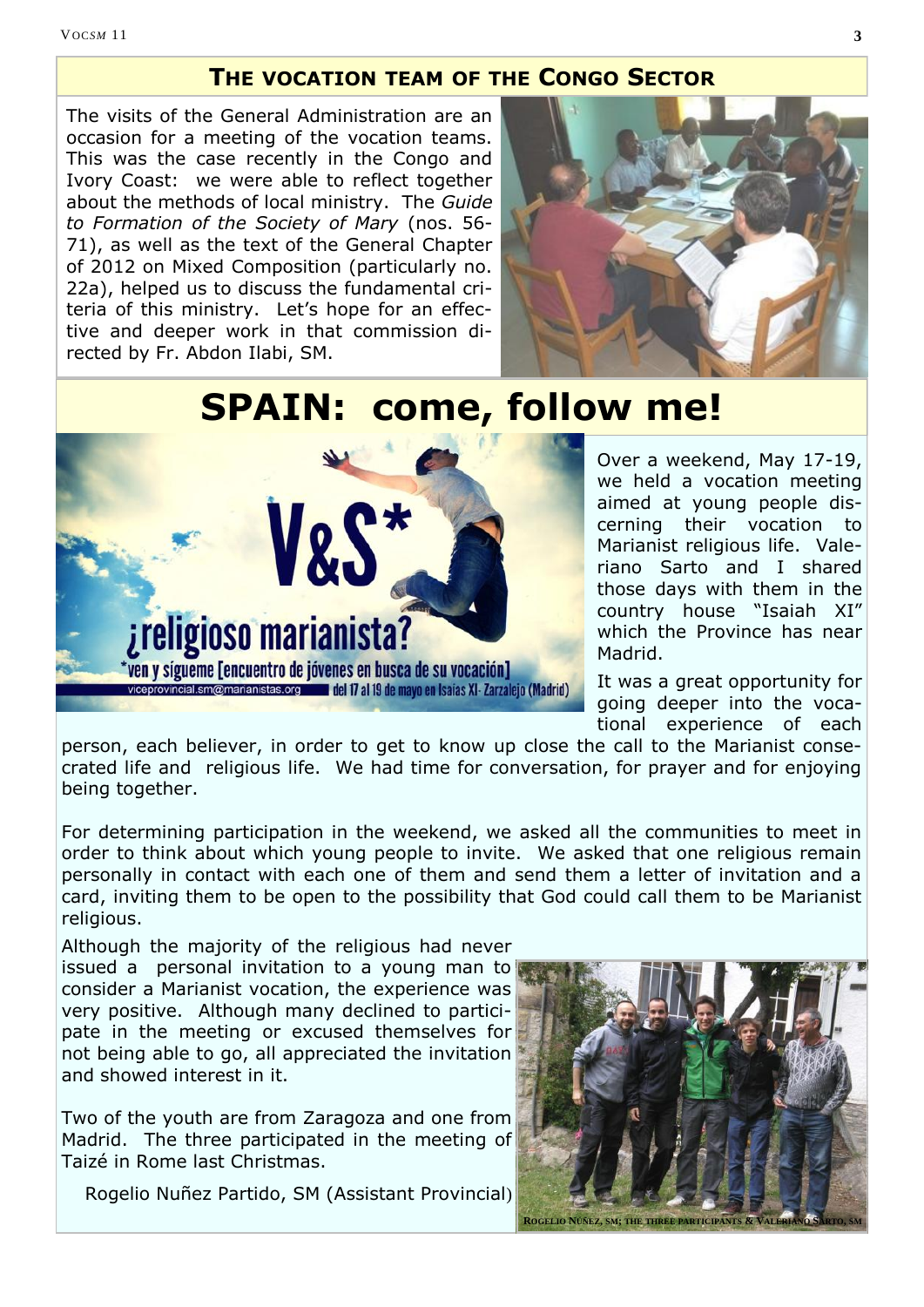

### **BRAZIL: THE WYD IN RIO WITH THE MARIANISTS**

Rio de Janeiro will host the next meeting of young people from the entire world. Fifty of them, from the Marianist Family of Brazil, Chile, Argentine, Colombia and Peru will meet in Campinas (Brazil) for a **Marianist pre-session, from July 18 to 22**, followed by the main meet-

ing in **Rio from the 23rd to the 28th** . The goal is to allow young people from the Marianist world to meet one another and to build among themselves bonds of fraternity and faith. In Bogotá, during the WYD, young people from Colombia will meet in union with those of Rio. Let us pray for them, the animators and participants and for the success of those important meetings. May they be the source of a new missionary commitment of all of them.



# **Canada: Rebirth of the Spirit!**

During these last months Haiti and our Region have been strongly shaken.

And just recently a "spiritual" event shook us even more strongly by the close succession of the death of Father Joseph Lackner just shortly after that of Brother Richard Joyal.

An evening of intense prayer, full of hope, almost spontaneous, took place on Wednesday, May 1, in the Marianist Center of St-Henri (Québec).

Father Lackner had inspired a prayer to Father Chaminade during the Chapter of 2006. I have addressed it to our Founder very often, *with many spiritual fruits.*

Since last January, along with several members of the Marianist Family, we pray it in our Marianist prayer union in order to ask for a renewal of Marianist life for our institutions, new vocations for all our branches, ….

I believe that that prayer of Fr. Lackner's to Blessed Chaminade comes at the time to breathe a necessary new life into the entire Marianist Family. It could be made into a very strong spiritual bond for our renewal, asking for a new outpouring of Father Chaminade's charism upon us all….

May that outpouring spread and continue to bear its fruits. Above all in this Year of Faith, Chaminade's charism is very appropriate for an evangelization that promotes a Marian style of Church in today's life…. Is not that our future?

Rosaire Côté, SM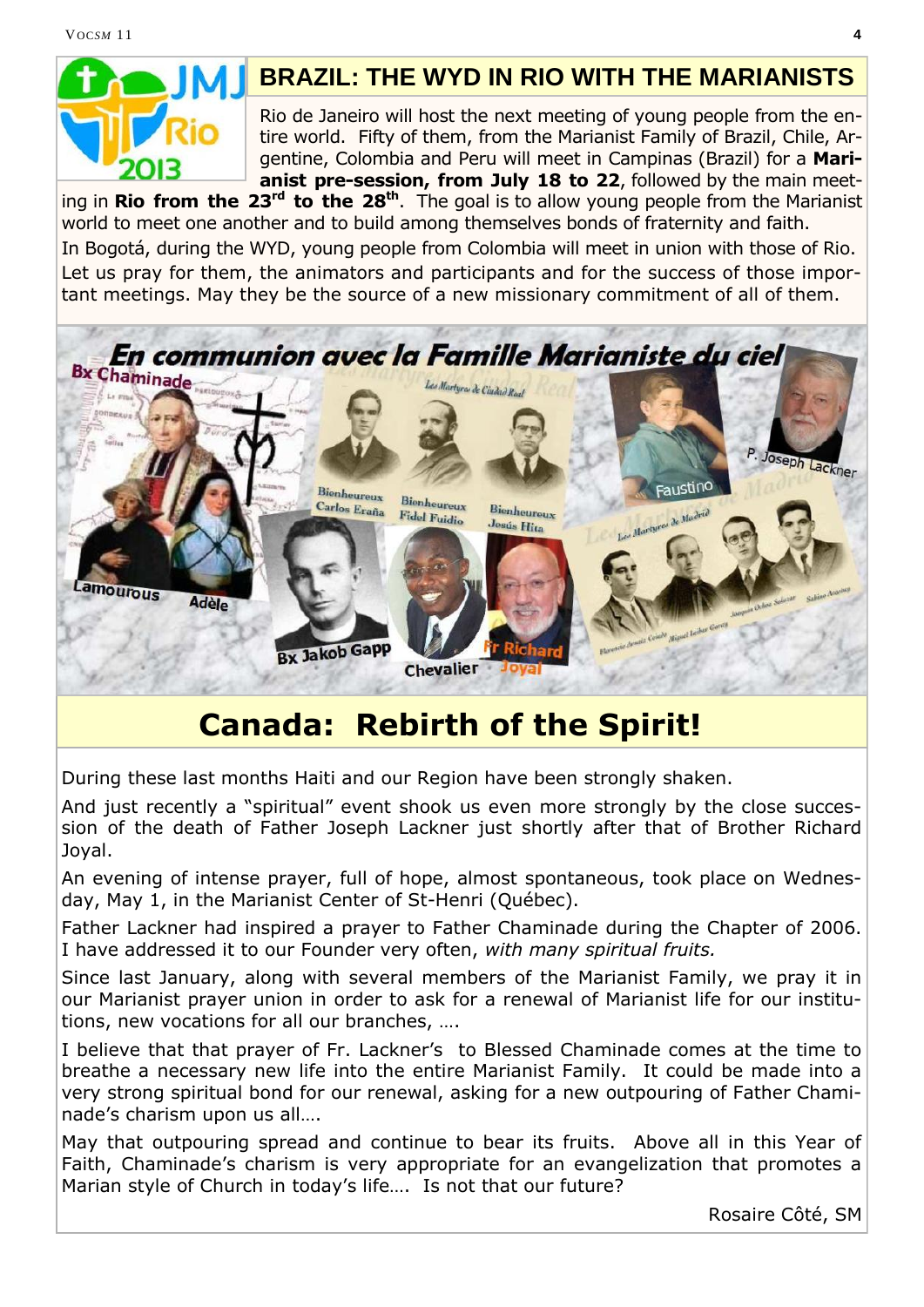*Here is an extract of the prayer of Father Joe Lackner (the entire text is to be found at the conclusion of the Acts of the Chapter of 2006), with Father Rosaire Côté's introduction (in italics).* 

### **Prayer of Father Joseph Lackner (General Chapter of 2006) – extract.**



### **Blessed Chaminade**,

*In union with the other branches of the Marianist Family on this earth,*

*In close communion with the Marianist Family in Heaven, And praying God to welcome to himself our Brothers Yxnold Chevalier , Richard Joyal, Father Joseph Lackner and all those who have left us recently, We address this prayer to you:*

**C**ontinue to bless and watch over us. Teach us words that speak to our times as you did to yours, words, simple and wise, words to stir both mind and heart, words to bring light to our lives and attract others to the gift you have given us, words to rally ourselves and those to whom we speak to the cause of justice, peace, reconciliation, and the integrity of creation.

**H**elp us be a sign of hope in our world,

a spectacle to the nations, as we live together with others in the Marianist Family,

a People of Saints, who present Christ in every look and gesture, missionaries of Mary, whose actions are both bold and watchful, ready to go where we need to go, to wherever we are called for the sake of the gospel.

**G**round us in your apostolic imagination …

grace us with magnanimity and creativity that we may enlarge our understanding

with whatever is good and true, no matter from where it comes.

**H**arness our energies, powers, and passions for the sake of a new world

of mercy, care, and compassion, feeling, as Mary did,

the plight of the poor, the isolation of the exile, the alienation of the migrant, and the exclusion of the marginalized.

**M**ake deliberate and strong our call to others to join us in our life and mission;

instill your spirit and faith of the heart in us that we may "do whatever he tells us." …

Amen.